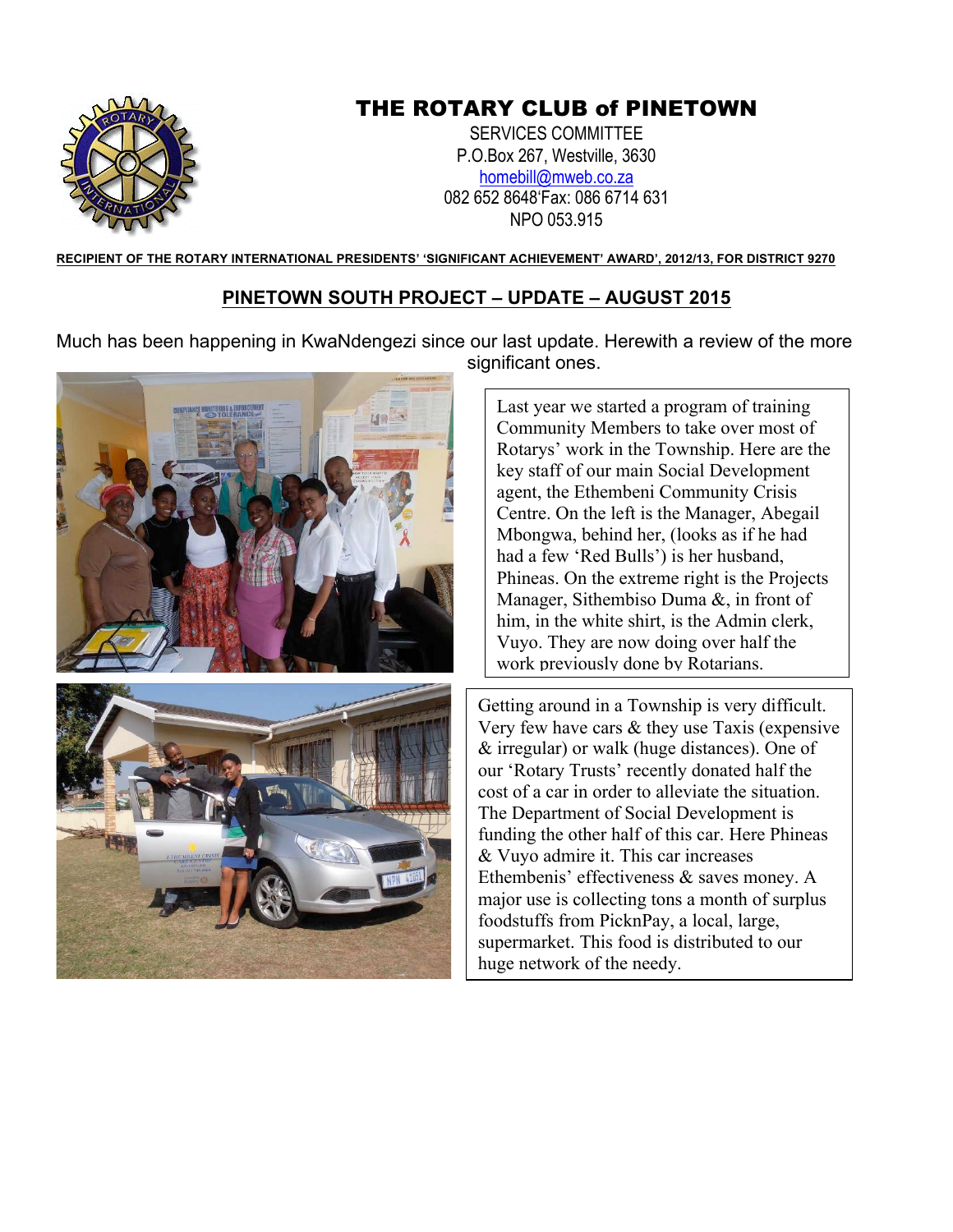

About 10 years ago, the Rotary Club of Wellingborough-Hatton, England, funded a Matching Grant to extend the Zamani Creche & Pre-school. To mark the occasion they planted some trees. Here they are, flourishing. Zamani is one of our leading Preschools. This illustrates the power of Rotary & the permanence of our work. Over the past 15 years we have upgraded over 50 such Pre-schools at a cost of over R3 Million (US\$300 000). Most of our expenditure is on staff training & Educational Toys. In 2013, realizing that, in spite of our efforts, 51% of local children were entering Grades R & 1 without any Preschool experience, we started a Pre-school 'Out-reach' program to bring free Pre-schooling TO the children. It was highly successful, reducing the 51% to 11,6% in 6 months & reaching over 350 children. The Government is now introducing their version, the Thuthuzla Program & we are supporting its success.

One of the delights of living in South Africa is that we can enjoy the wild-life. At least one week-end a month we go to our 50 acre (23 ha) smallholding just over an hour from our Westville home. At 1350 metres high it has a lovely climate. There are over 10 Buck living on the property. Here a tiny Duiker nibbles the grass in the lawn outside our bedroom.



We started a School reference Library quite a few years ago. It was so successful that the Department of Education joined us in partnership & it became the KwaNdengezi Learning Centre. It has gone from strength to strength  $\&$  has dozens of programs running. Rotary funds the new ones until the Department takes them over (because they are always so effective)! One such program is the importation of School text books from USA via Rotarian Charlie Clemmons' 'Second Wind Foundation'. This is the third such container. The Rotarian with me is Cheryl Marx who is selecting books for a deeply deprived school in the Transkei (about 350 km distant – deeply rural, deeply deprived but scenically amazing!). She has sent the books there as a private project.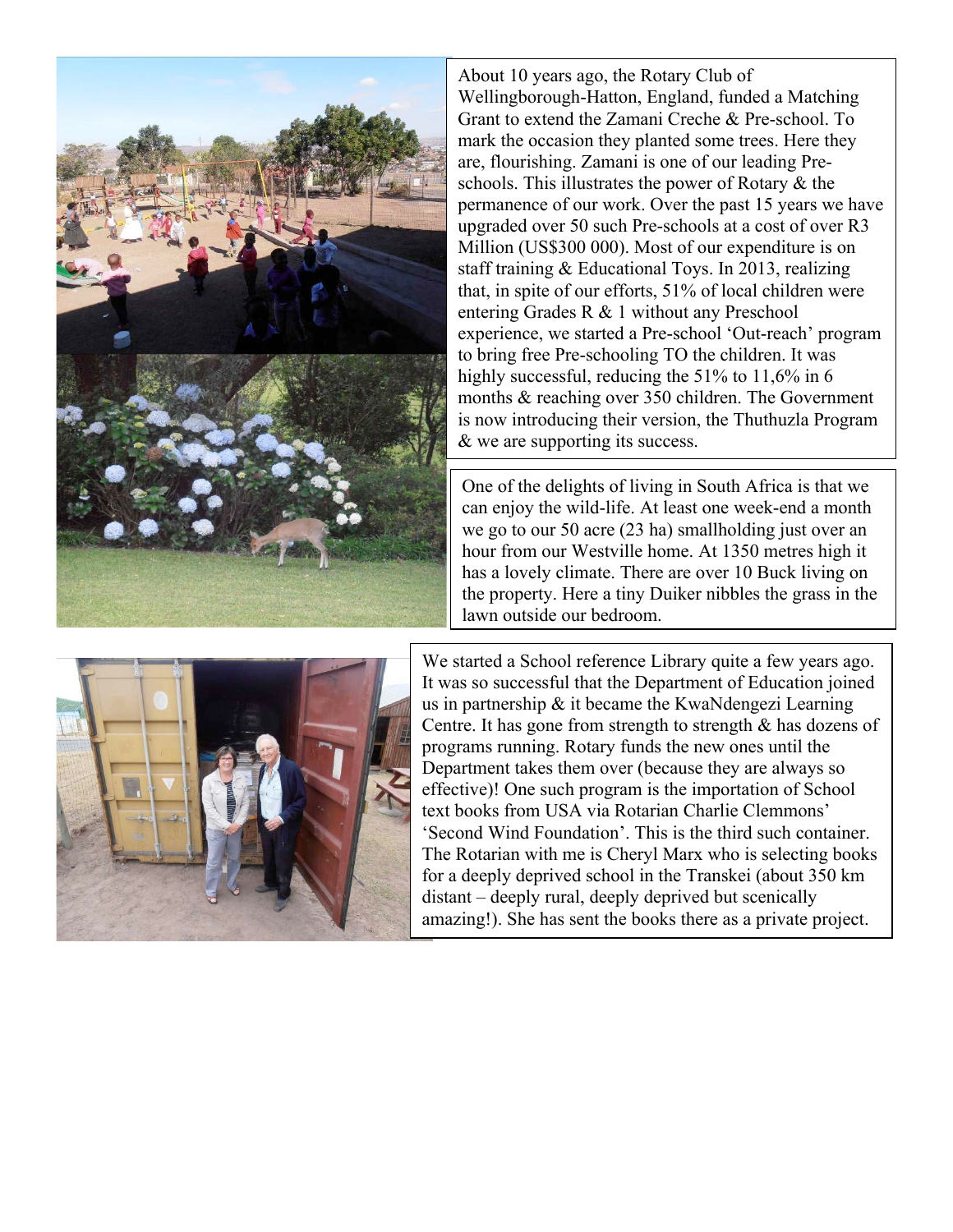

One of the Learning Centres many projects is to try & instill a culture of reading in the Community (where very few households own even one book!). We have a 'Kiddies Room' (a pet project of the centres' founder – Erin Raab). We have recently purchased some 'IT Educational Tablets' & creative play equipment. We open it to one Pre-school a day in the morning & are evaluating the options as to how to best use the equipment  $\&$  methods in the afternoons – the Grades R  $\&$  1 finish school at 12 while their older siblings finish at  $2.30 \&$ then escort them home. Do we loan the equipment to one classroom a week (about 20 classrooms!) & pay a teacher to stay behind until 2,30 or do we arrange transport for 20 kids at a time to come to the Centre then take them home? Simple solutions are easily available in our first-world communities but they are difficult in a township – particularly when 'child rape' is all too common.

The use of the IT tablets is supervised by our Volunteer IT Trainer (who, also, conducts IT Courses for the Teachers, Volunteers  $&$  Learners). We have 15 computers at the centre  $&$ we expect that, by starting them young, we will develop many Bill Gates etc.

This is a new project  $\&$  is part of our student advisory section – the Careers Information Centre'. The staff of IZ Radio, a Zulu language Community radio station are working, through the Learning Centre, with the local schools to evaluate the Learners aptitude for a career in Radio. They will then train the selected candidates for careers in radio & TV. The initial evaluation was conducted via 'Cel phone, here the 'short list' are recording, on IZ Radios' equipment, in the Centre (the rest of us had to be very quiet!). The man on the right is an IZ Radio announcer.

It is remarkable that the African Nation, as a generality, is exceptionally proficient in Spoken Languages. Most South African Blacks are fluent in at least two languages  $\&$  can converse in several others. Unfortunately the opposite applies to reading & writing. Our Club has spent much of its' income on improving Literacy, especially in the Foundation Phases (Grades R - 3). We 'employ' 10 trained volunteers to teach the Teachers how to read WITH the children. We purchased over R300 000 (\$30 000) of 'reading books' in both English & isiZulu. This teaching was done in the 'word recognition' method. We are now spending about R400 000 (\$40 000) to impart the 'Phonics' method (which gives deeper understanding of the structure of the English language.